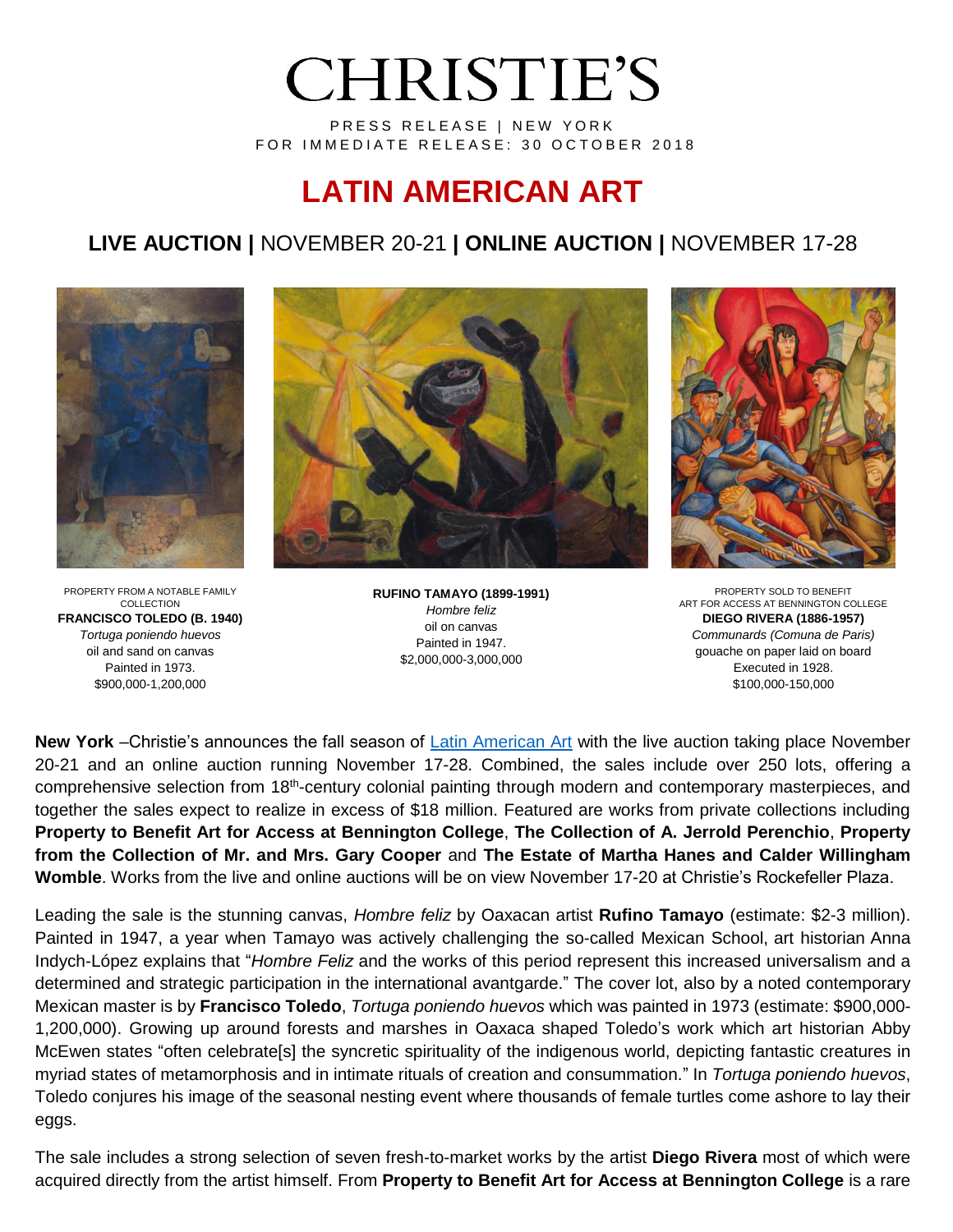example of a work executed during Rivera's brief stay in Moscow (1927-28), *Communards (Comuna de Paris),* a gouache painting that was executed in 1928 for a weekly Soviet magazine, Krasnaya Niva, (Red Field) later displayed at the MoMA retrospective of Rivera's work in 1931 (estimate: \$100,000-150,000). This work both celebrates the anniversary of the Russian Revolution and pays tribute to the 1871 uprisings of the Communards in Paris with clear visual links to Eugène Delacroix's, *Liberty Leading the People*. The other six Rivera works depict Mexican children, two of the six are oil on canvas paintings executed in 1939, *Niña con muñeca de trapo* (estimate: \$600,000-800,000) and *Retrato de Inesita Martínez* which comes from **The Estate of Martha Hanes And Calder Willingham Womble** (estimate: \$500,000-700,000). Both works have remained in the same American family collections since they were acquired directly from the artist in the late 1930s-early 1940s.

Additional highlights include a **Rufino Tamayo** oil painting, *Portrait of Mrs. Gary (Veronica) Cooper,* the wife of Hollywood's original leading man, Gary Cooper (estimate: \$150,000-200,000), an important colonial work painted in 1744, *The Assumption of the Virgin* by **Nicolás Enríquez** was included in the recent landmark Mexican colonial exhibition, *Painted in Mexico, 1700-1790: Pinxit Mexici*, a rare work by Cuban vanguard artist Mariano Rodríguez from his "Mexican" period, *Educando* (estimate: \$300,000-400,000) and a selectin of sculptures, paintings and drawings by the Colombian master **Fernando Botero**.

Complementing the live auction is the Latin American Art online sale, taking place from November 17-28, which includes over 60 lots, and features a selection of Mixogrfía© prints by **Rufino Tamayo** from the Los Angeles County Museum of Art (LACMA), Sold to Benefit the Acquisitions of Latin American Art and a unique selection of tabletop sculpture by artists including **Nadín Ospina**, **Pablo Atchugarry** and **Enio Iommi**.



PROPERTY FROM THE ESTATE OF MARTHA HANES AND CALDER WILLINGHAM WOMBLE **DIEGO RIVERA (1886-1957)** *Retrato de Inesita Martínez* oil on canvas Painted in 1939. \$500,000-700,000



**FERNANDO BOTERO (B. 1932)** *Woman on a Horse* bronze, Edition five of six. \$300,000-400,000



PROPERTY FROM THE COLLECTION OF MR. AND MRS. GARY COOPER **RUFINO TAMAYO (1899-1991)** *Portrait of Mrs. Gary (Veronica) Cooper* oil on canvas Painted in 1954. \$150,000-200,000



**NICOLÁS ENRÍQUEZ (1704- C.1790)** *The Assumption of the Virgin* oil on copper Painted in 1744. \$200,000-300,000

#### **PRESS CONTACT:** Jennifer Cuminale | 212 636 2680 | [jcuminale@christies.com](mailto:jcuminale@christies.com)

Katelyn Kraunelis | 212 636 2680 | [kkraunelis@christies.com](mailto:kkraunelis@christies.com)

#### **Public Exhibition:**

Saturday 17 November 10 am – 5 pm Sunday 18 November 1 pm – 5 pm Monday 19 November 10 am - 5 pm Tuesday 20 November 10 am - 12 noon

#### **Auction:**

*Latin American Art* 20-21 November 2018 5pm & 10am